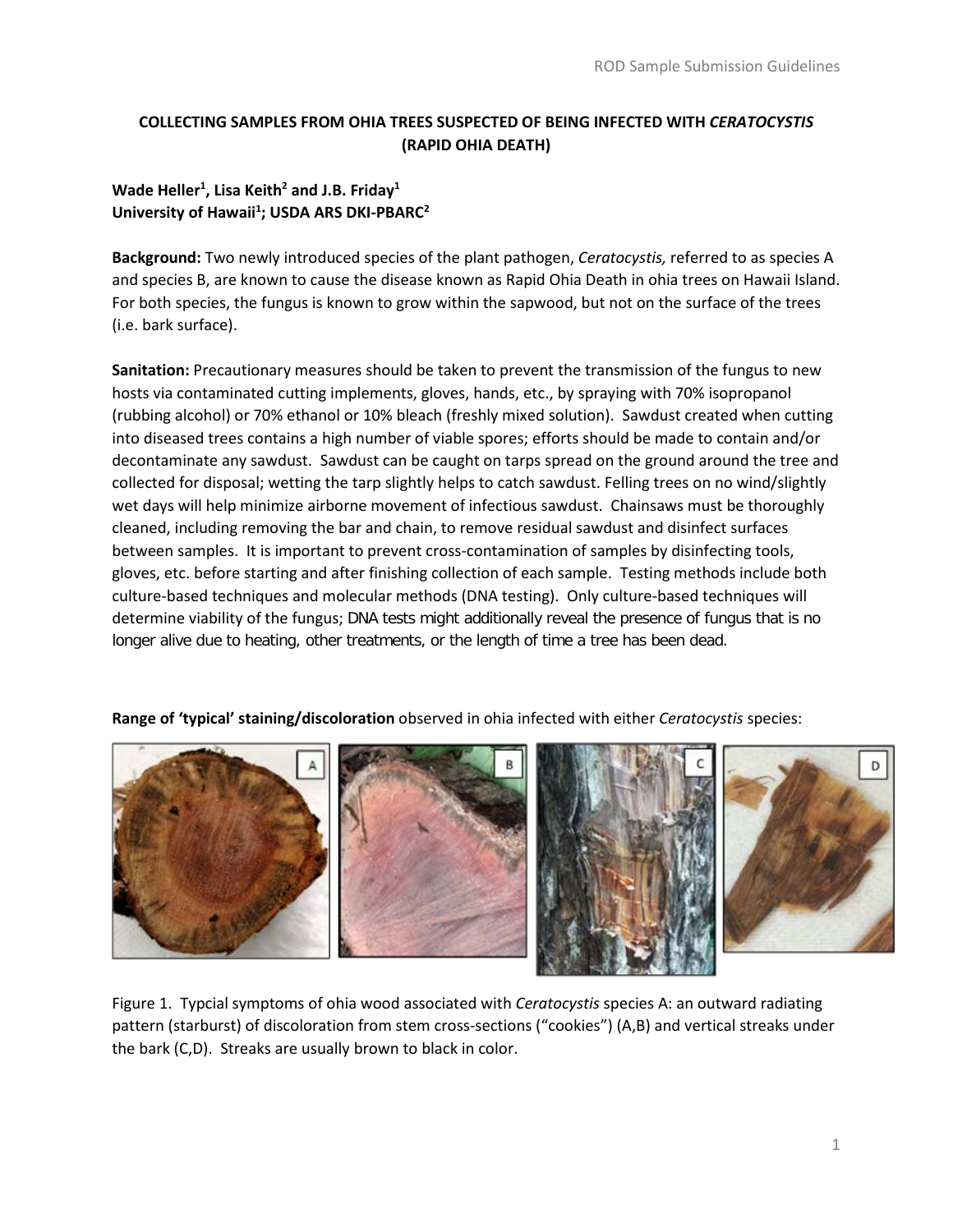

Figure 2. Typical symptoms of ohia wood associated with *Ceratocystis* species B: thin black lines of discoloration along the outer edge of cross-sections ("cookies") underneath the bark layer (A,B,C) and vertical streaks under the bark (D). Streaks are usually brown to grey-black in color.

### **Possible collection methods:**

## **FOR SUSPECT TREES IN NEW LOCATIONS, ESPECIALLY HEALTHY FORESTS, WE RECOMMEND THAT INITIAL SAMPLES ARE COLLECTED BY THE DRILLING AND/OR SLASHING WITH A HATCHET OR AXE TECHNIQUES. THE USE OF A CHAINSAW CAN DISPERSE LARGE AMOUNTS OF INFECTIOUS SAWDUST. CONTAINMENT AND DECONTAMINATION ARE EXTREMELY DIFFICULT!**

- 1. Drilling. *Pros*: Drilling is quick to perform and easy to make composite samples from many points on the same tree. Drilling makes a good first test. *Cons*: The sampling is blind. It is very unlikely that discoloration will be detected in shavings. Sampling is limited to places the collector can reach.
	- a. Method notes:
		- i. Use a 5/16" drill bit in a cordless drill. Use a portable propane torch (e.g. Bernzomatic) to flame sterilize drill bit between trees. Sterilizing bits with heat rather than alcohol destroys the DNA of the fungus and prevents crosscontamination, whereas alcohol will kill the fungus but may not destroy the DNA.
		- ii. Drill at least 2" deep into at least 4 places (N-E-S-W) around breast height from a single tree, or from a suspect branch. Collect shavings into a plastic bag for testing.
		- iii. Brush any residual wood shavings from the drill bit before sterilizing by flame or bleach/alcohol method. If working in an area where fire risk precludes use of the torch, keep a stock of clean, wrapped drill bits (to prevent cross contamination) on hand and change between samples. Clean hands and/or change gloves between samples.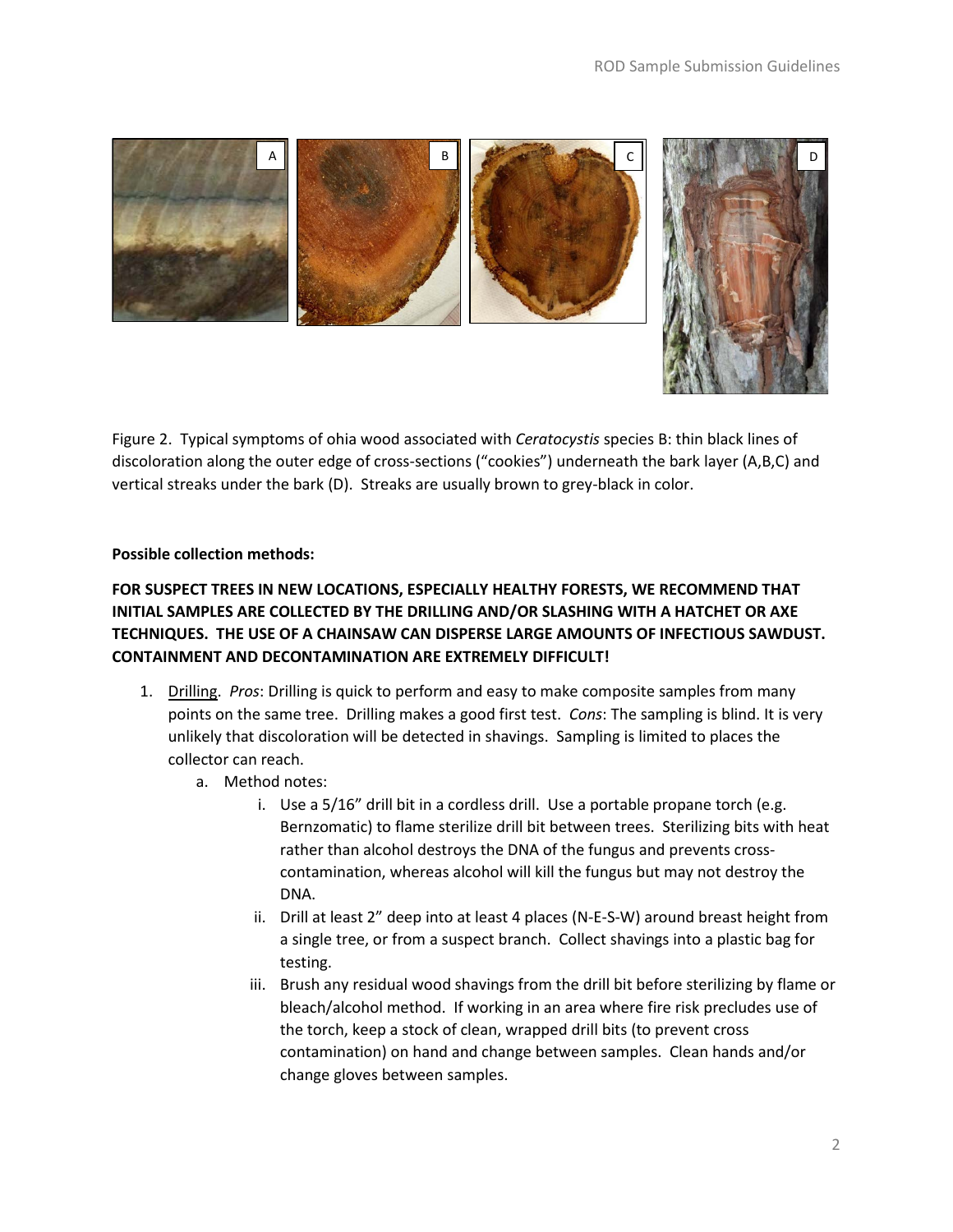2. Slashing by hatchet or axe. *Pros*: Slashing offers some ability to look for staining or discoloration, which is usually apparent as "streaking" (Figures 1c & 2d). Slashing disperses far less inoculum than felling the tree and cutting sections with a chainsaw would. *Cons*: As with drilling, a limited amount of the tree can be accessed by this method. Slashing leaves open wounds that could attract wood-boring insects. If an infection started in the crown of the tree, it might be missed by drilling or slashing at breast height.

See YouTube video for demonstration[: https://www.youtube.com/watch?v=DKlRoisstD0](https://www.youtube.com/watch?v=DKlRoisstD0)

- a. Method notes:
	- i. Slash multiple places on the trunk to look for streaking underneath the bark. It may be necessary to cut a deep wound at least half an inch to detect the streaking. Collect wood pieces (not bark) and place in a plastic bag.
	- ii. Disinfect hatchet or axe with 70% alcohol or a freshly-mixed 10% bleach solution between samples. Clean hands and/or change gloves between samples.
- 3. Beetle boring dust (frass). *Pros*: Collecting beetle boring dust or frass is the least invasive method and is quick to perform and easy to make composite samples from many points on the same tree. Like drilling, collecting beetle boring dust or frass is a good first test. *Cons*: The sampling is blind. It is very unlikely that discoloration will be detected in beetle boring dust. Boring dust and frass is not found on all trees nor at all stages of infection.
	- a. Method notes:
		- i. Collect insect boring dust or frass (Figure 3) in a plastic bag or a clean capped vial or conical tube for testing.
		- ii. If insect boring dust/frass is held up in the bark, peel back or loosen bark and frass should pour out.
		- iii. Clean hands and/or change gloves between samples.



Figure 3. Bark and ambrosia beetle boring dust (frass) (within red circles) that collects in trunk bark cracks and branch crotches.

4. Felling the tree and taking cross sectional samples ("cookies"). *Pros*: Felling the tree offers the greatest ability to assess staining or discoloration associated with either species of *Ceratocystis*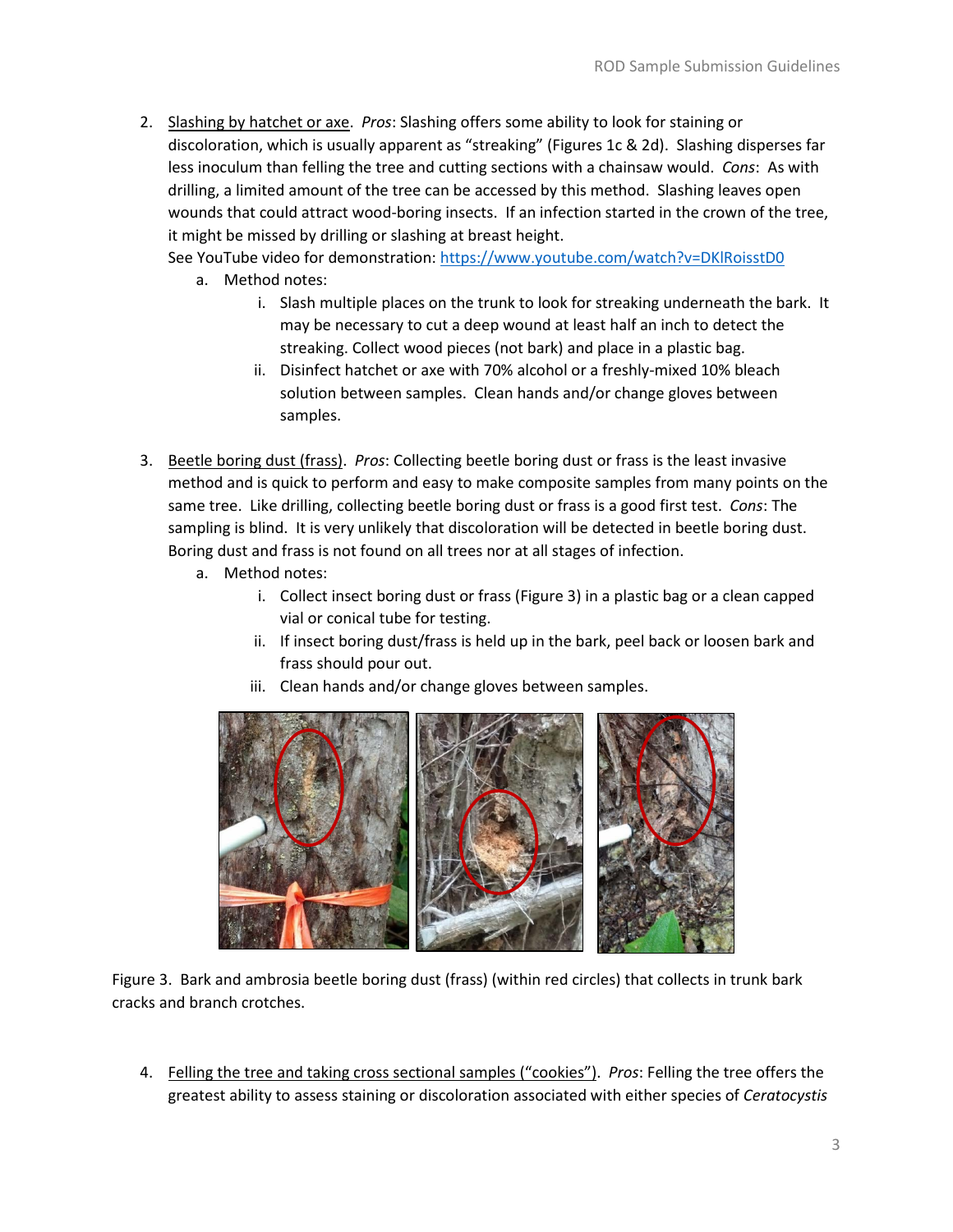(Figures 1 & 2). Many cookies can be cut along the length of the tree to detect localized infections. *Cons*: Felling trees is dangerous and should only be attempted by trained and experienced personnel. Felling is very labor intensive. Sawdust from chain-sawing infected trees has been shown to contain live *Ceratocystis* spores and can become broadly dispersed in the felling location. Felling trees in a dense stand can injure neighboring, healthy trees and create the possibility of more infections.

- a. Method notes:
	- i. Fallers should wear safety equipment, including chainsaw chaps, boots, and eye and ear protection. Take all the usual precautions in felling trees: make sure the area is clear and all other personnel are out of the range of the falling tree. Make sure to have two escape routes to leave as the tree comes down. Do not fell trees with large dead branches in the crown ("widowmakers").
	- ii. Make attempts to contain and/or decontaminate sawdust by sampling on calm, wet days and collecting and removing sawdust with tarps.
	- iii. Once the tree is on the ground, cut thin cookies, under 1" thick, and place in plastic bags. Look for signs of staining in the sapwood (xylem) (Figures 1 & 2). Take one sample every 4 to 6 feet along the stem. If multiple cookies from the same tree are simultaneously submitted, mark the samples to indicate their relationship to each other "Tree 1, cookie A", "Tree 1, cookie B." If possible, provide a map of cookie location on the tree.
	- iv. Sawdust can also be submitted as a sample. Do not mix the sawdust with dirt or other non-ohia particles.
	- v. Thoroughly clean chain saw by taking off the bar and chain, removing all loose sawdust, and disinfecting with 70% alcohol or 10% bleach between trees. Clean hands and/or change gloves between samples.

**Disinfecting Tools:** Brush or wipe tools free of wood particles. Spray cleaned tool surface with 70% alcohol (isopropanol or ethanol) or a freshly made 10% bleach solution and allow to soak at least 5 minutes; rinse with clean water or allow to air-dry before use. A portable propane torch can also be used to heat particle-free, metallic surfaces (hatchet blades and drill bits) to kill infectious propagules and allow to air dry until cool to touch. Always disinfect tools between the sampling of multiple trees.

**Photo Record:** Take pictures of the individual tree prior to sampling and pictures of the tree slash sites and/or cookies to record any internal discoloration. Discoloration may darken once exposed to air and discoloration often becomes less obvious upon storage. Photographs of both the entire tree and affected leaves and branches are useful.

**Labeling:** Label any bags with a specific name for the site. GPS points are ideal if available, otherwise street addresses help. Include the collector's name, the date of collection and the location. Complete the sample submission form.

**Delivery:** Drop off samples to your local Hawaii Department of Agriculture Plant Quarantine Branch office or, if in Hilo, the USDA ARS office located at 64 Nowelo St. It is important that samples arrive in